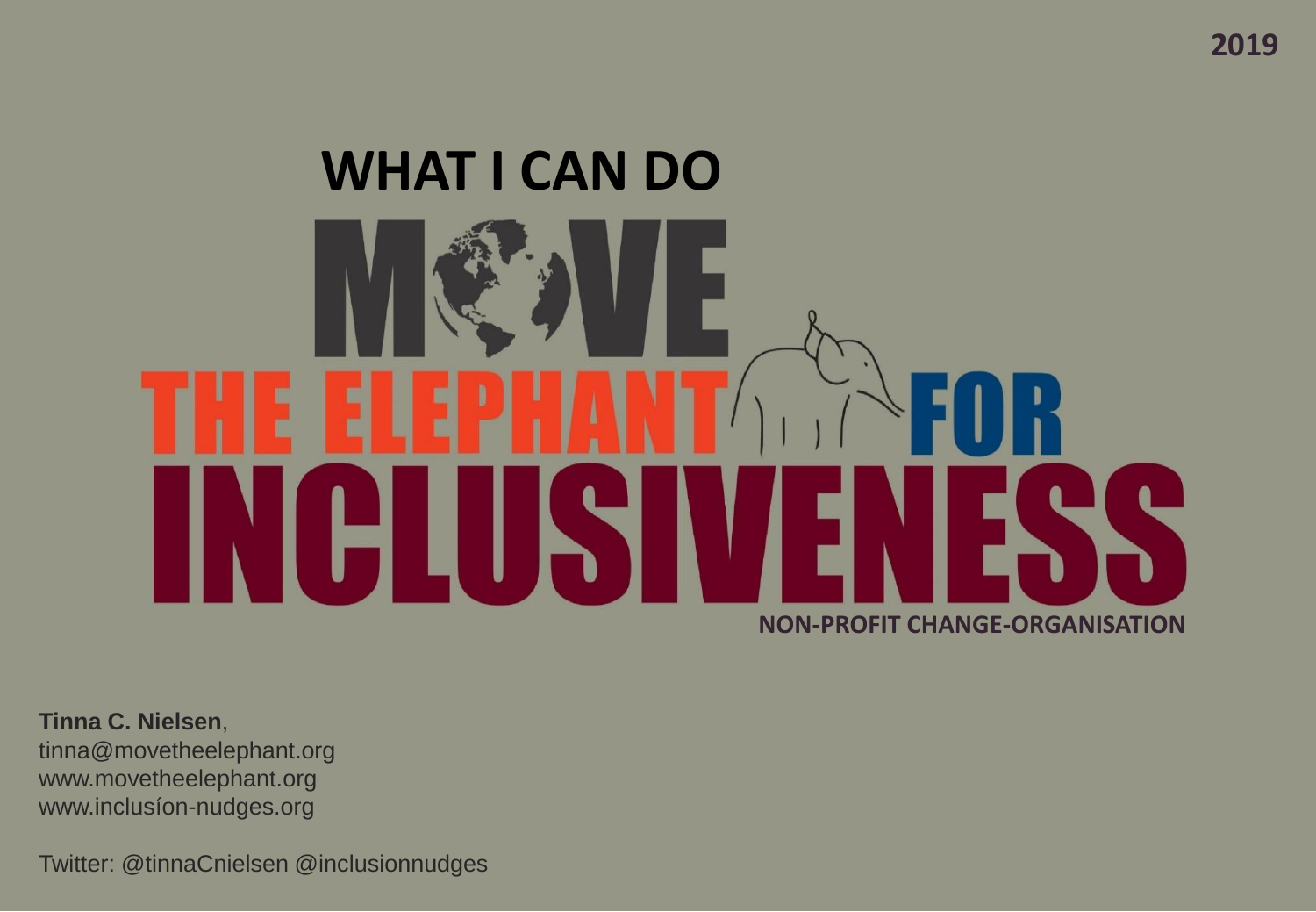#### **INSPIRATION & PRACTICAL METHODS**

#### **INCLUSIVE WORKPLACES AND HIDDEN BARRIERS**

**Watch this TEDx Talk by Tinna C. Nielsen: Nudge Behaviour for a more Inclusive World** <https://www.youtube.com/watch?v=VggAqa0xOwM> *Do the exercise in the beginning and learn more about the research behind*:

#### **The Warmth & Competency Exercise**

The dynamics of warmth and competence judgments, and their outcomes in organizations (2007), A. Cuddy P. Glick A. Beninger, Harvard Business **School** 

Here is an info graphic illustrating **Why Diversity Matters:** <http://www.catalyst.org/knowledge/diversity-matters>

#### **THE APPROACH TO BEHAVIOURAL CHANGE**

Psychologist Jonathan Haidt describes the two brain systems (Daniel Kahneman: system 1 and 2) as an elephant and its rider. The Elephant is system 1 and the Rider is system 2. When it comes to creating behavioral change this image is important, because there is no way the little rider can move a six-ton heavy elephant if it is not motivated to change behavior.

The unconscious is the system doing 90-99% of our behaviour and decision-making. When it comes to promoting inclusive behaviour we are talking to the wrong brain system meaning the rational mind with rational arguments and business cases and data, relying on this system to not only 'get it' but to do the work – the tiny rider. It's the elephant we have to appeal to. You can do that by helping people see and spot behavioural patterns, and by designing organizational processes and to reframe perceptions to make inclusiveness the default and the norm.

#### **PRACTICE TO CHANGE PERCEPTIONS AS PART FOR YOUR DAILY WORK**

What are my own patterns?

**What 'Flip-it'** 

myself?



*Learn about this in the TEDx Talk* **APPLY THE INCLUSION NUDGES CHANGE-METHODOLOGY TO MITIGATE BIAS, LEVERAGE DIVERSITY THROUGH INCLUSION**  - **FOR BETTER PERFORMANCE, DECISION-MAKING AND INNOVATION AND USE IT AS A TOOL TO ENGAGE OTHERS**



**Get 100 practical examples [www.inclusion-nudges.org](http://www.inclusion-nudges.org/) And join the free global community Sharing Inclusion Nudges to improve the state of the world**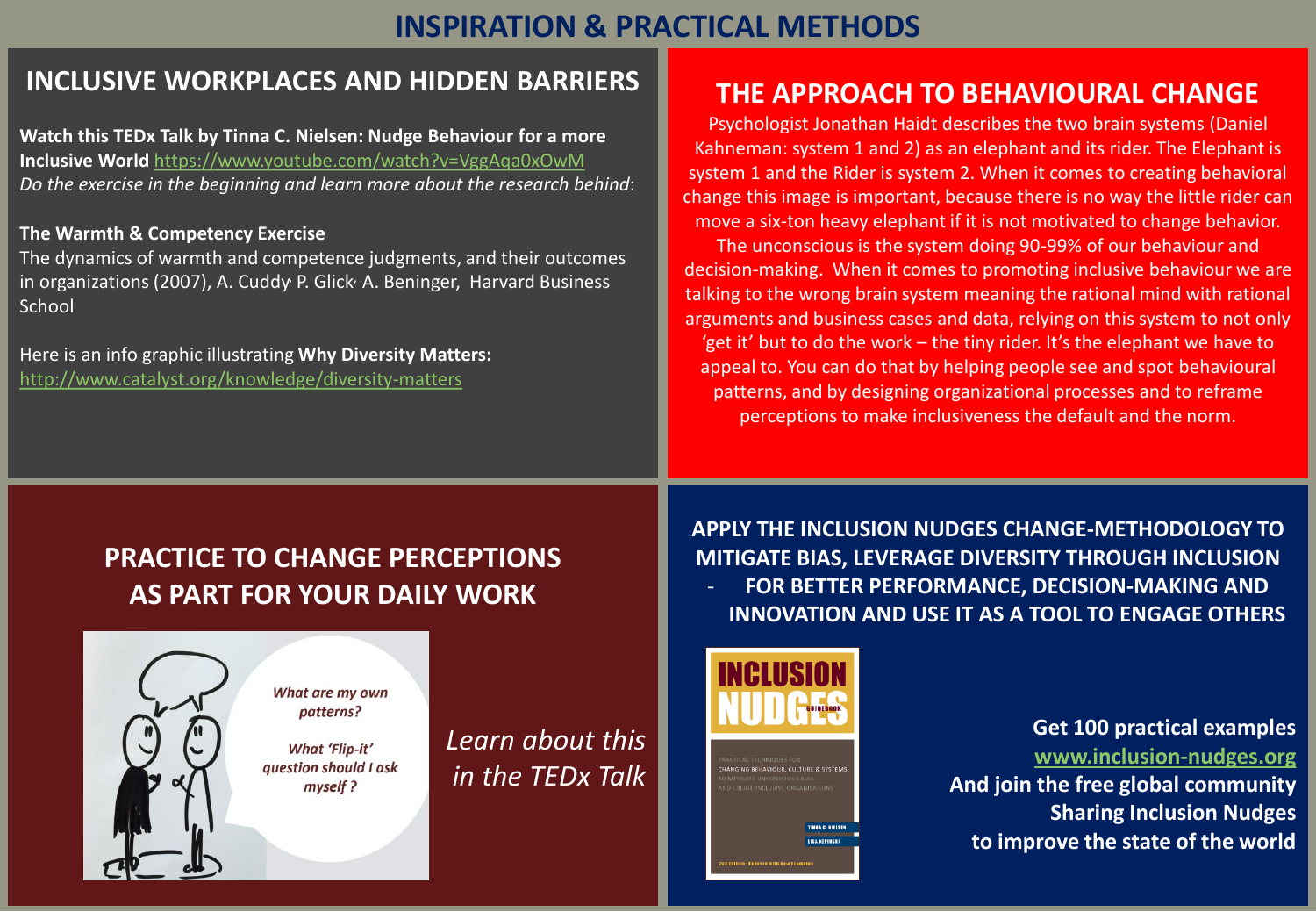## **INCLUSIVENESS**

### **LEARN MORE**



**Design behavioural interventions to achieved gender equality at work:**  [https://www.weforum.org/agenda/2016/02/is-this-why-we've-not-achieved-gender-parity-at-work](https://www.weforum.org/agenda/2016/02/is-this-why-we)

**Making people 'see' inequality to leverage diversity:** https://www.weforum.org/agenda/2016/03/we[all-know-workplace-diversity-makes-sense-so-why-is-change-so-slow](https://www.weforum.org/agenda/2016/03/we-all-know-workplace-diversity-makes-sense-so-why-is-change-so-slow)

**Mitigating bias for better decision making:** [https://www.weforum.org/agenda/2016/10/11-ways-to-outsmart](https://www.weforum.org/agenda/2016/10/11-ways-to-outsmart-your-brain-and-be-a-better-leader/)your-brain-and-be-a-better-leader/

**Why unconscious bias awareness isn't working for behavioral change**: [https://www.weforum.org/agenda/2016/08/these-simple-interventions-could-make-a-big-difference-in-your](https://www.weforum.org/agenda/2016/08/these-simple-interventions-could-make-a-big-difference-in-your-workplace)workplace

**Engaging all to lead for gender inclusion**[: https://www.linkedin.com/pulse/daughters-shoulders-men-stepping](https://www.linkedin.com/pulse/daughters-shoulders-men-stepping-up-lead-greater-gender-lisa-kepinski?trk=hp-feed-article-title-share)up-lead-greater-gender-lisa-kepinski?trk=hp-feed-article-title-share

**[Download a free short version of the Inclusion Nudges Guidebook](http://inclusion-nudges.org/get-the-guidebook/)**: http://inclusion-nudges.org/get-theguidebook/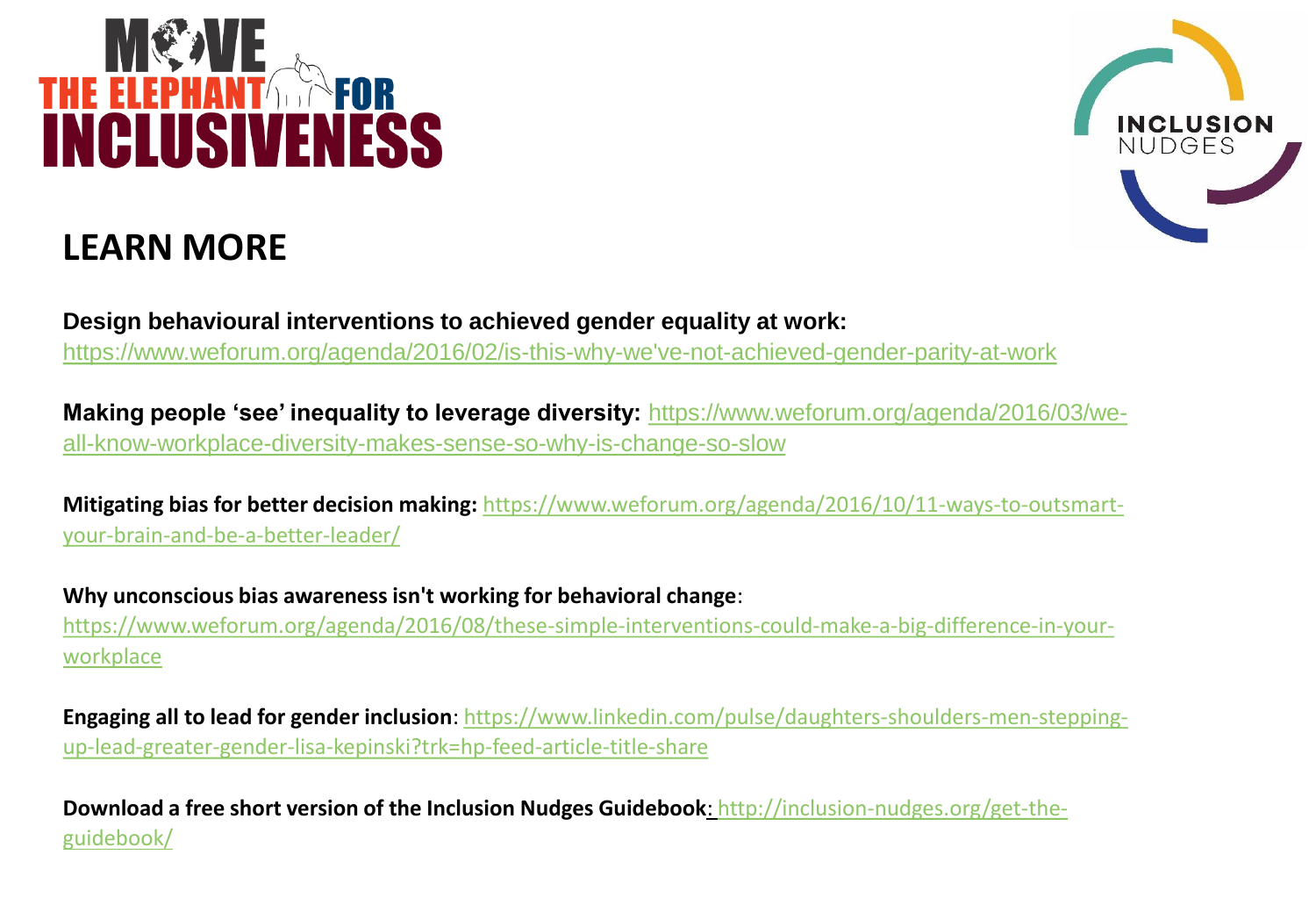#### **ENGAGE YOUR TEAM :: AWARENESS VIDEOS AND FACILITATION SCRIPT**

| <b>COUNT THE BASKETBALL PASSES</b><br>https://www.youtube.com/watch?v=Ahg6qcgoay4                                                                                                                                                                                                                                                                                                                                                                                                                                                                                                                                                                                                                                          | THE ASCH COMFORMITY EXSPERIMENT<br>https://www.youtube.com/watch?v=qA-gbpt7Ts8                                                                                                                                                                                                                                                                                                                                                                                                                                                                                                                                                                                                                                                                                                                                |
|----------------------------------------------------------------------------------------------------------------------------------------------------------------------------------------------------------------------------------------------------------------------------------------------------------------------------------------------------------------------------------------------------------------------------------------------------------------------------------------------------------------------------------------------------------------------------------------------------------------------------------------------------------------------------------------------------------------------------|---------------------------------------------------------------------------------------------------------------------------------------------------------------------------------------------------------------------------------------------------------------------------------------------------------------------------------------------------------------------------------------------------------------------------------------------------------------------------------------------------------------------------------------------------------------------------------------------------------------------------------------------------------------------------------------------------------------------------------------------------------------------------------------------------------------|
| Ask if anyone saw the bear the first time.<br>We do not see it because we are focusing on counting the passes. That is<br>called selective attention.<br>It is a very practical brain function that we need. Through our five senses<br>we receive 11 million pieces of information at any given moment and we<br>only register 40-50 and can only focus on 7 $(+/- 2)$ . We need selective<br>attention, not to suffer from information overload. What's tricky about<br>this, is that we primarily register and notice what is important to us.<br>So we need to ask ourselves and each other:<br>How many moonwalking bears are dancing right in front of us without us<br>seeing them? What and who are we not seeing? | How does this then affect the way we make decisions or solve tasks in our<br>professional work life?<br>These are examples of how the power of group conformity influence how/if<br>we express our opinions and the quality of our decision-making processes.<br>It could play out like this:<br>In a meeting a person feels that he/she doesn't understand the situation as<br>well as the others. As they all seem to agree on the subject being discussed,<br>the person doesn't raise any questions or ask for elaborations.<br>A decision is made quickly based on consensus in the group, and the people<br>who do not agree, does not ask critical questions to avoid ruining the good<br>atmosphere in the group and meeting.<br>How is group conformity affecting our team and access you knowledge? |
| <b>MCGURK EFFEKTEN</b><br>https://www.youtube.com/watch?v=aFPtc8BVdJk<br>Instruct half the group of people close their eyes and listen. Ask the other<br>half to listen and look at the person saying the sound. Play the video<br>several times. Ask the people who hear the sound BA-BA raise their hand.<br>Ask them if they see a pattern. Those with their eyes closed here BA-BA.                                                                                                                                                                                                                                                                                                                                    | You can find many awareness<br>videos online<br>You can use them to engage your<br>collaggues and keep the shoppes                                                                                                                                                                                                                                                                                                                                                                                                                                                                                                                                                                                                                                                                                            |

The others hear Da-Da or La-La. It because they hear the sound BA-BA, but see the mouth wording GA-GA. That confuses the brain and it makes up a new sound. We hear more with our eyes than we think.

Now imagine that we are collaborating with a person that diviates from the norm or looks very different or do not act in accordance with gender codes or cultural codes. The same process kicks in. It affects how we listen and process the information shared with us.

*One of the ways to change this (is not to close your eyes) but to ask 'flipit-questions in the situation (interview, presentation, conversation etc).*

colleagues and keep the changes going and make it stick

Also, use the method cards to enable them to do inclusivness